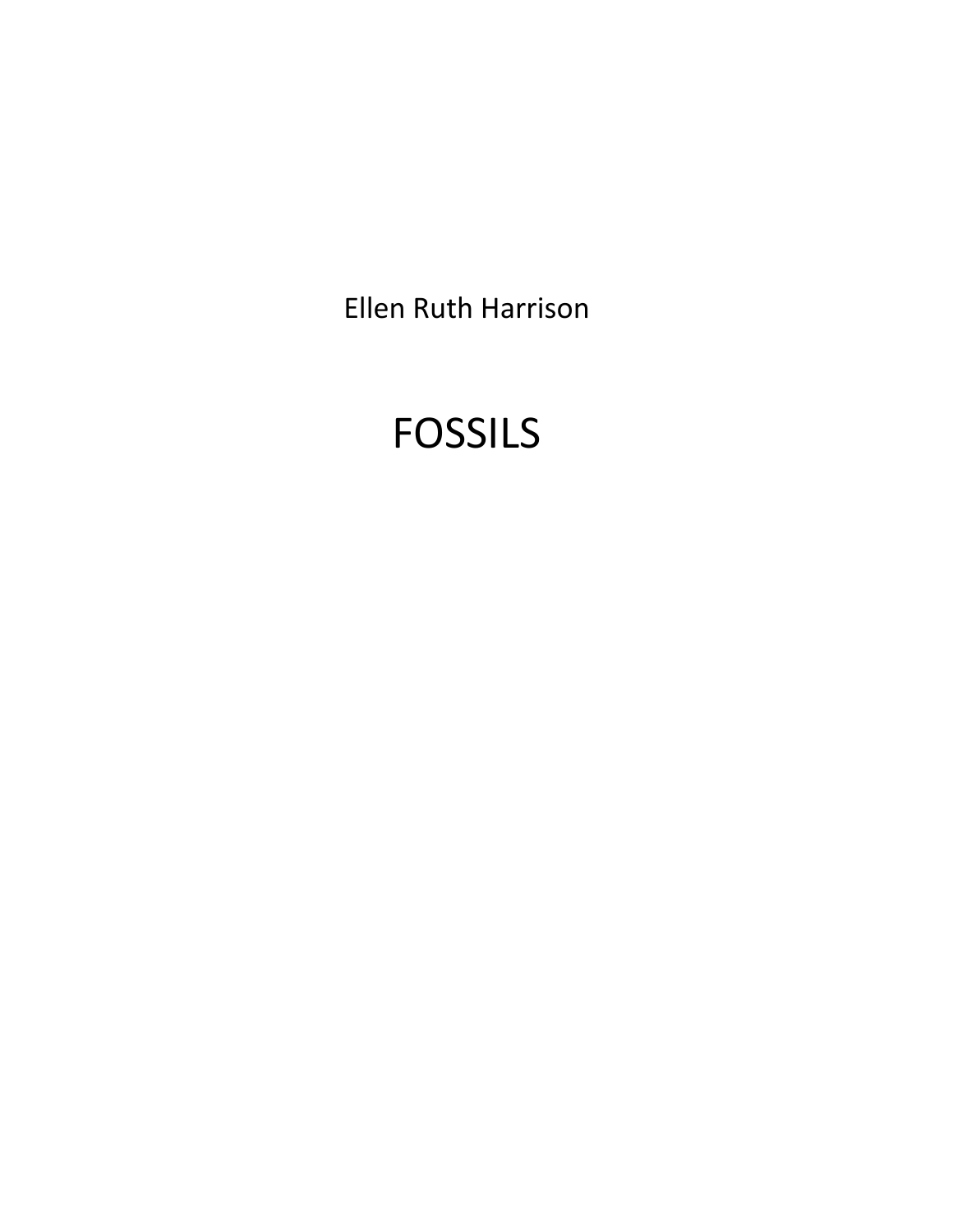## **Fossils**

commissioned by concert:nova for its *Carnival of the Animals* music and dance project

for Bb clarinet, piano, two violins, viola, and cello

## **Ellen Ruth Harrison** 2010

The idea for *Fossils* comes from Saint-Saëns' Fossiles in the *Carnival of the Animals*. Both works incorporate material from earlier pieces  $-$  as traces or fossils - that is reinterpreted in a different setting. The similarity ends here, however, because the characters and sound worlds differ immensely. I have taken two three-note melodic fragments from an earlier piece for solo clarinet and spun them into long lines. These appear and disappear amidst the intricate piano and string textures that form the underlying strata, or sonic landscapes. The surface textures are often busy, but the overall tempo is slow as the landscapes shift, at times unveiling fossils, at times obscuring them with layers of sound and streaks of color.

Duration: circa 4 minutes

EllenRuthHarrison.com ellen.harrison@uc.edu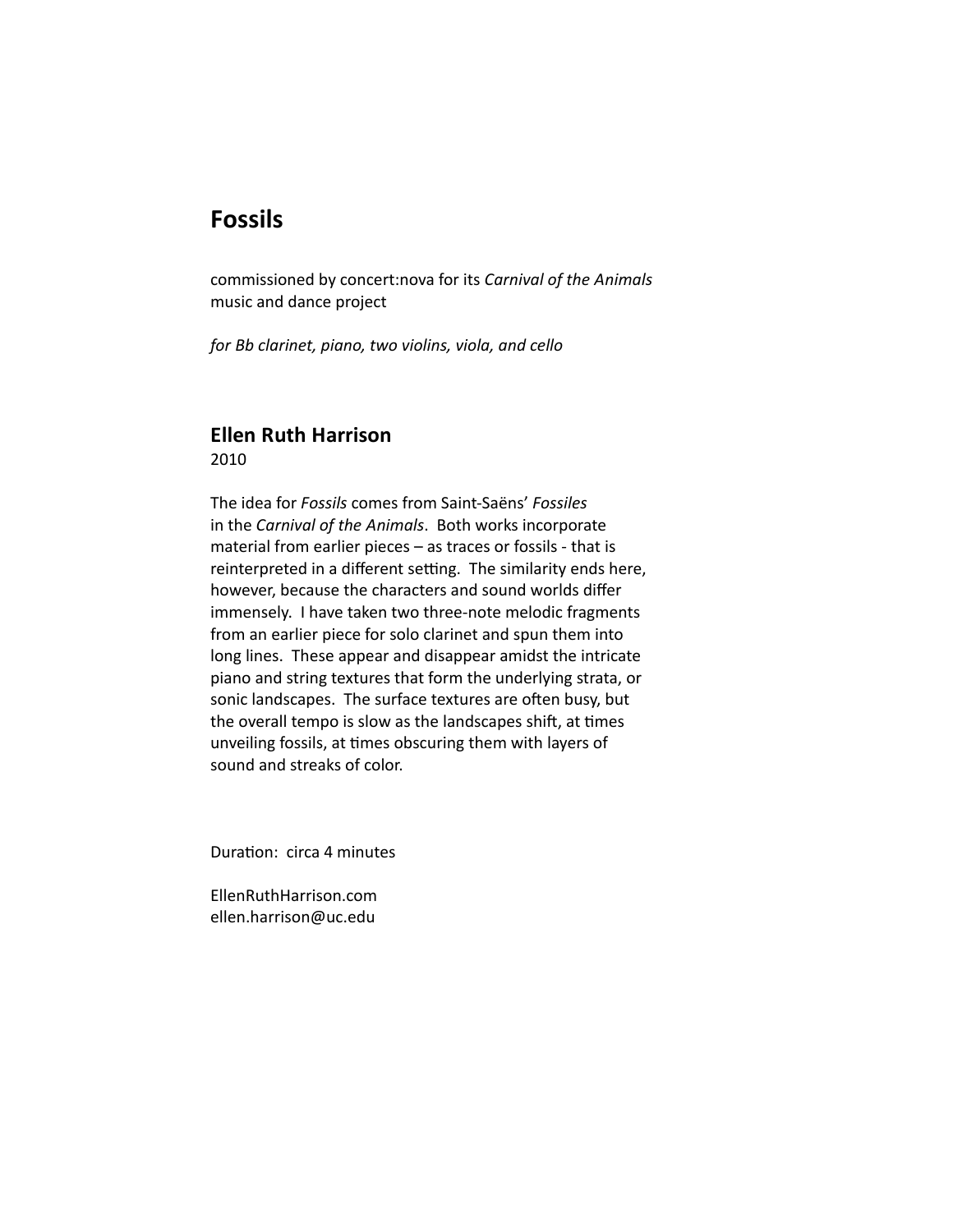## Fossils

*for concert:nova*



© 2010 Ellen Ruth Harrison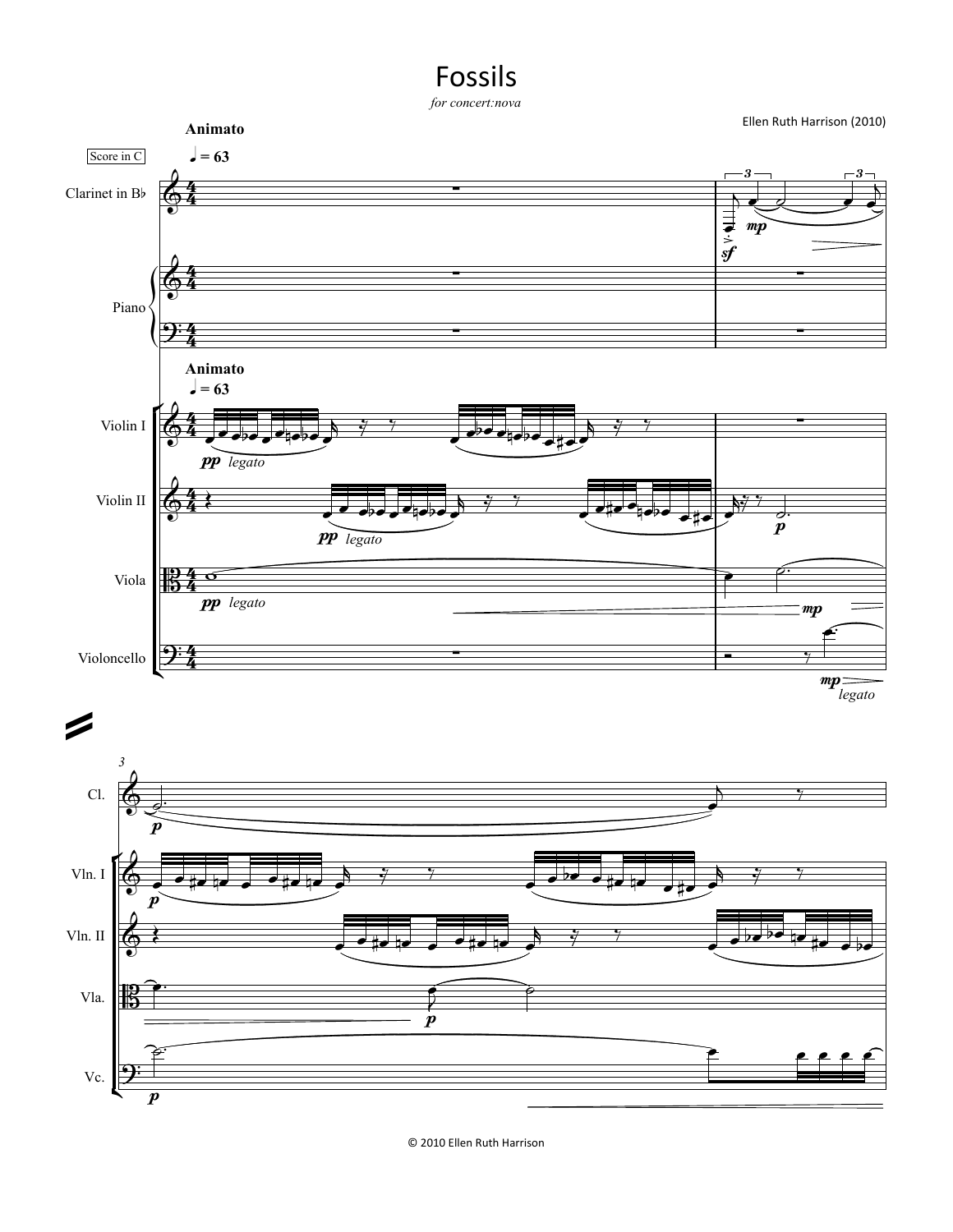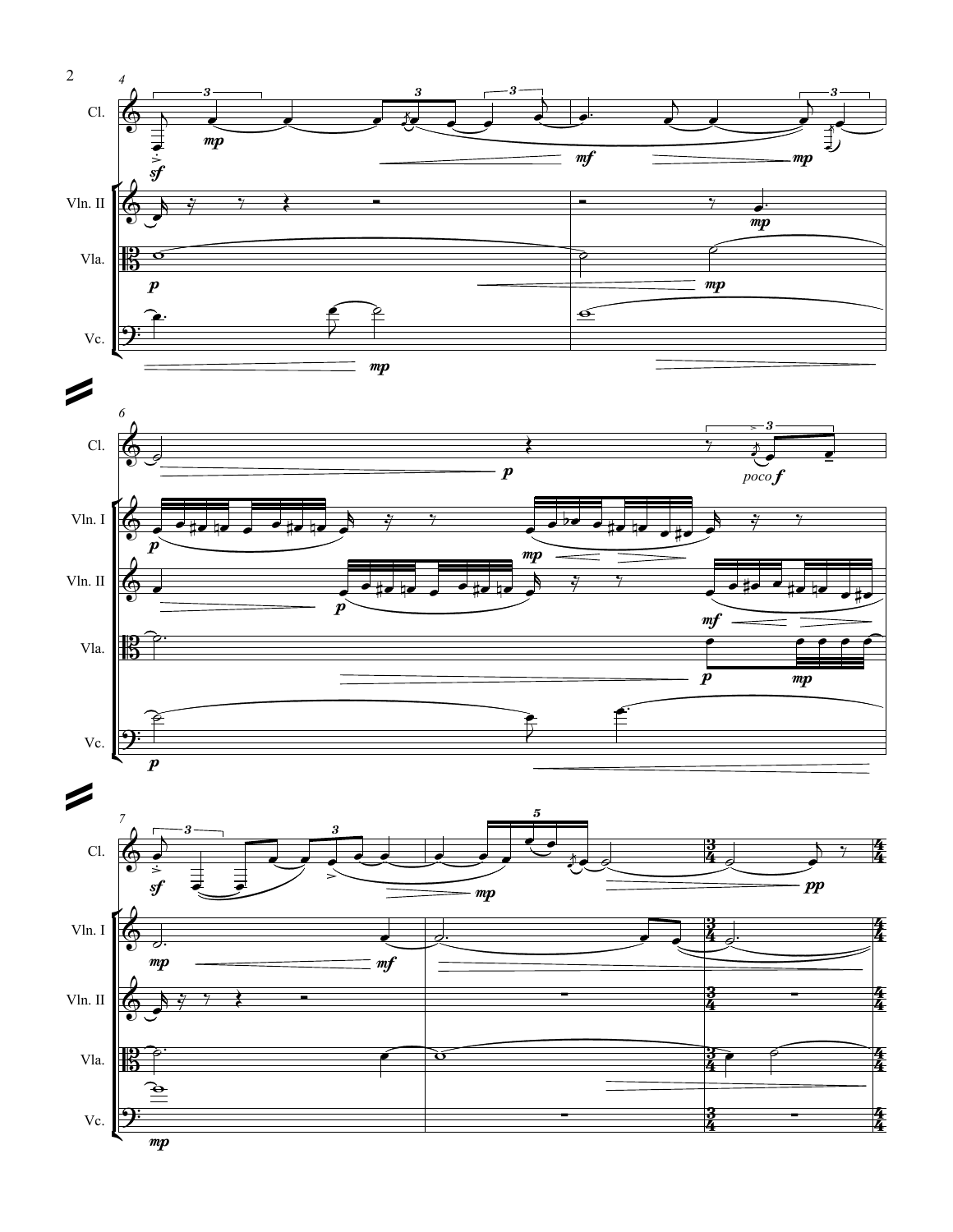



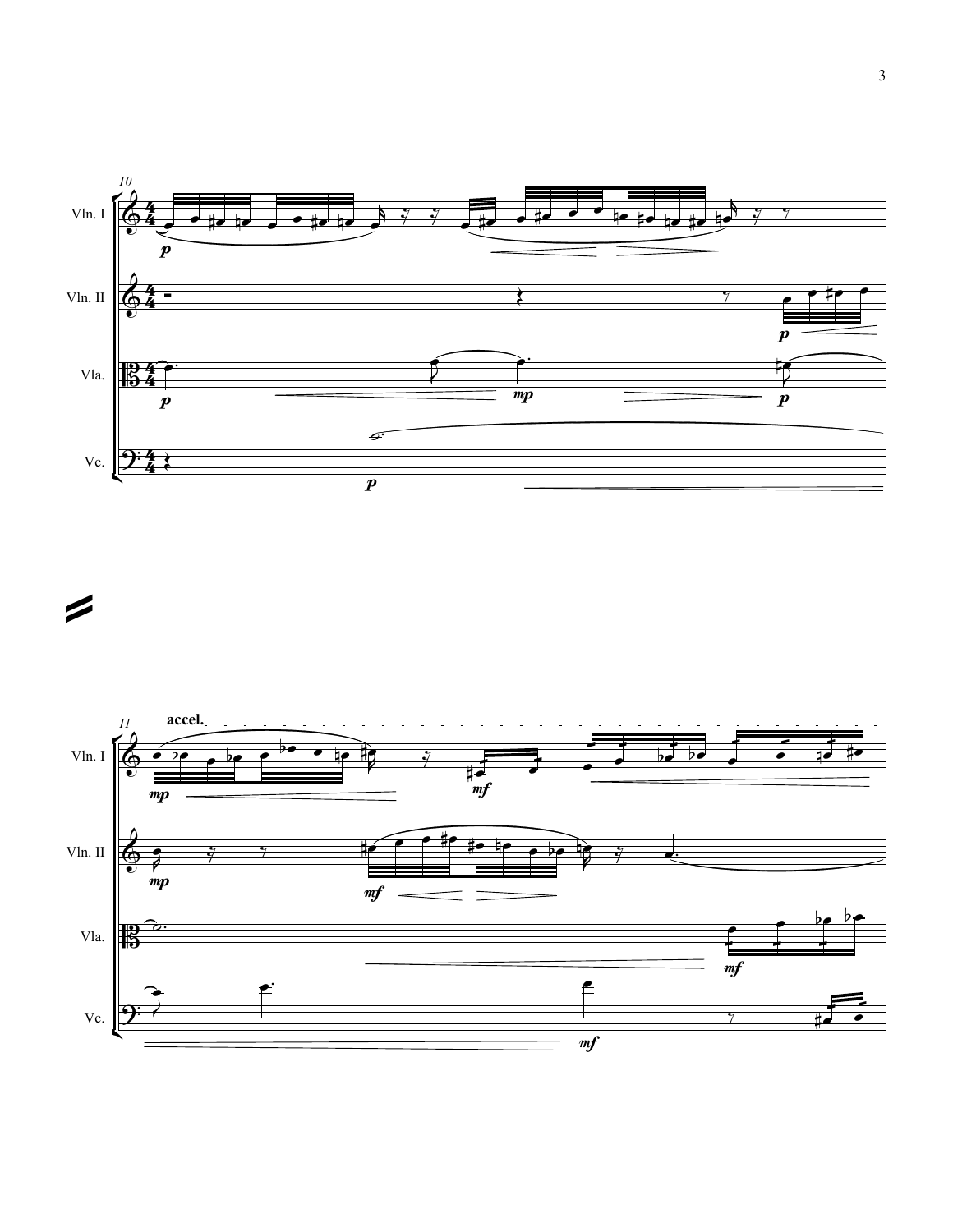

 $\overline{4}$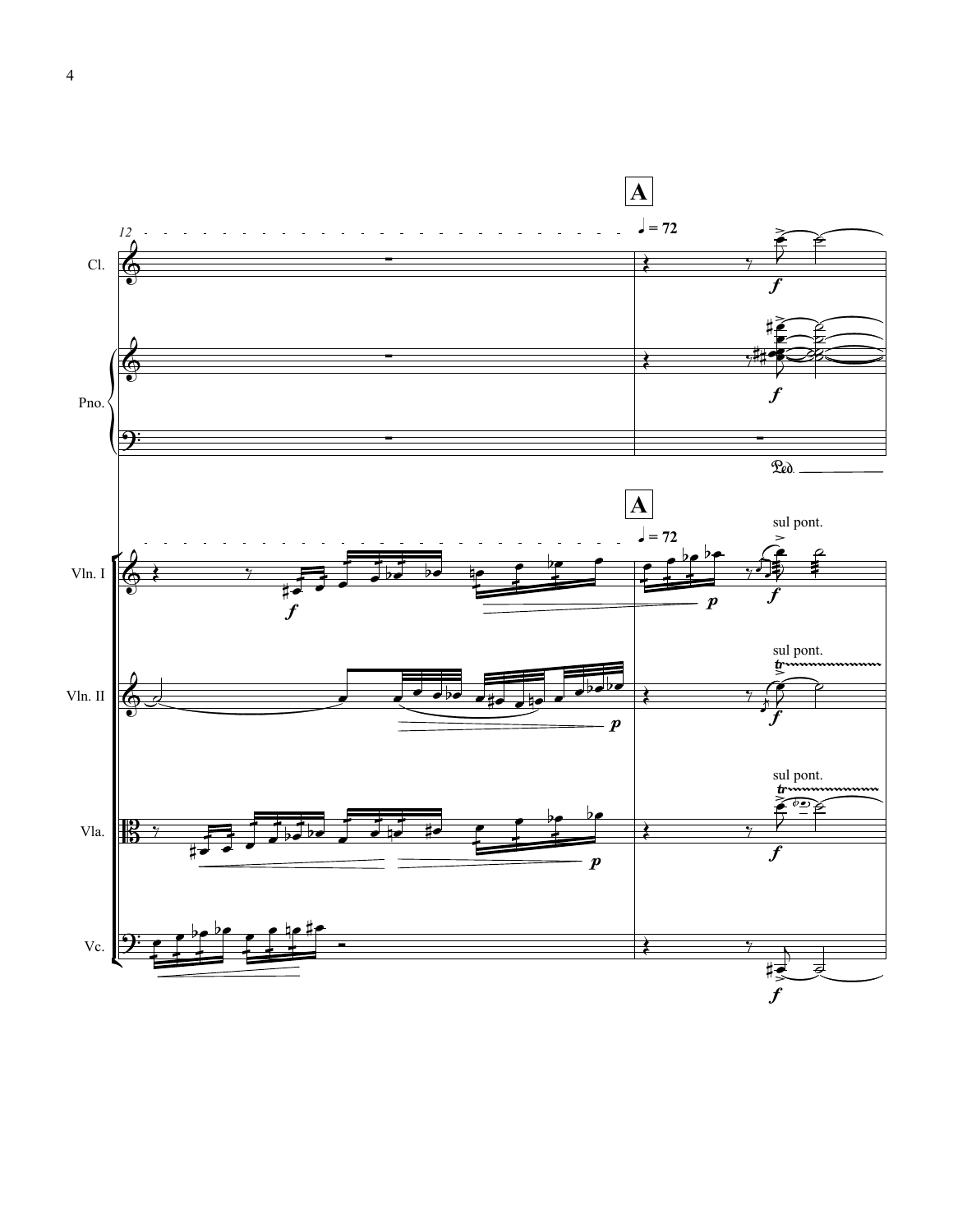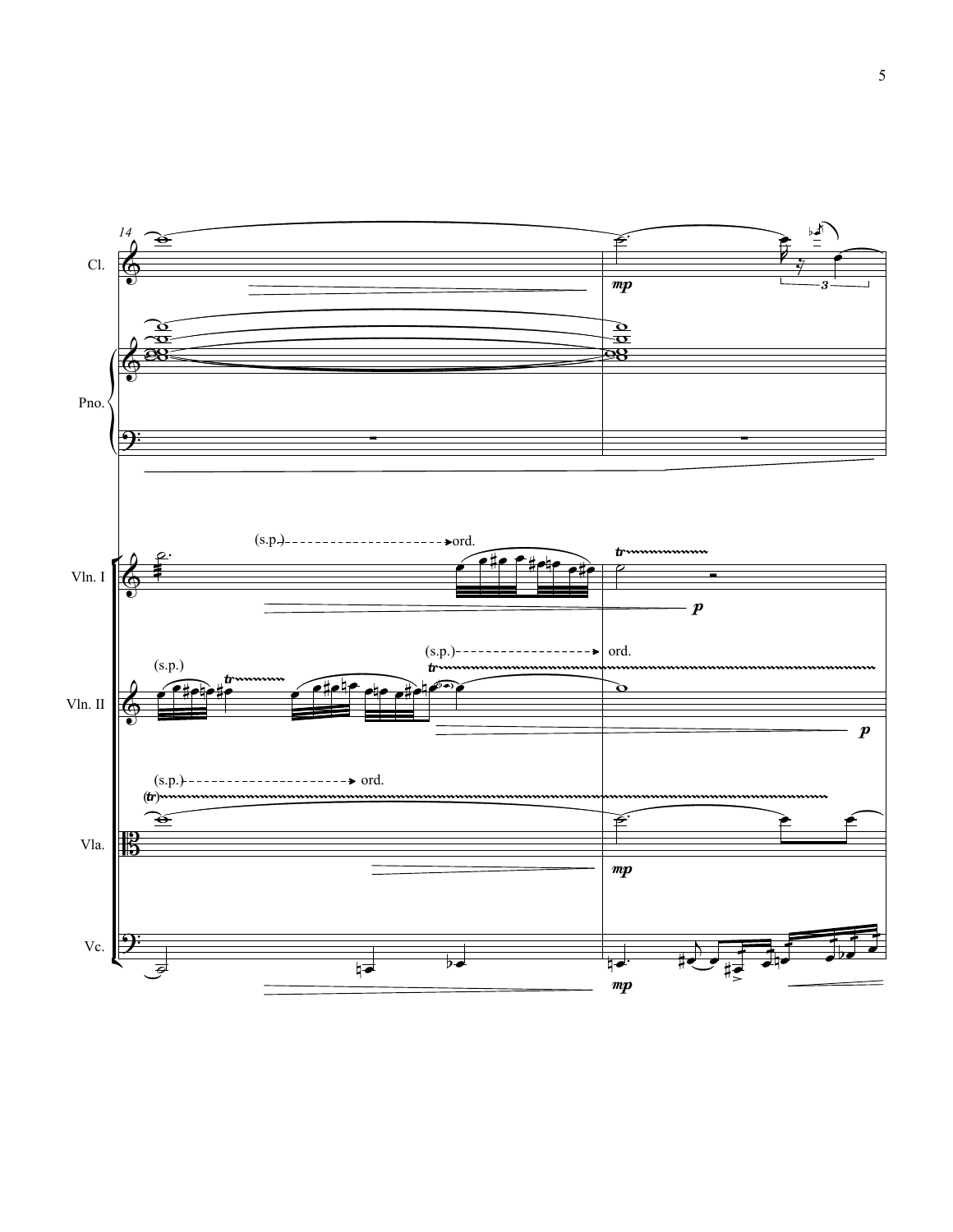



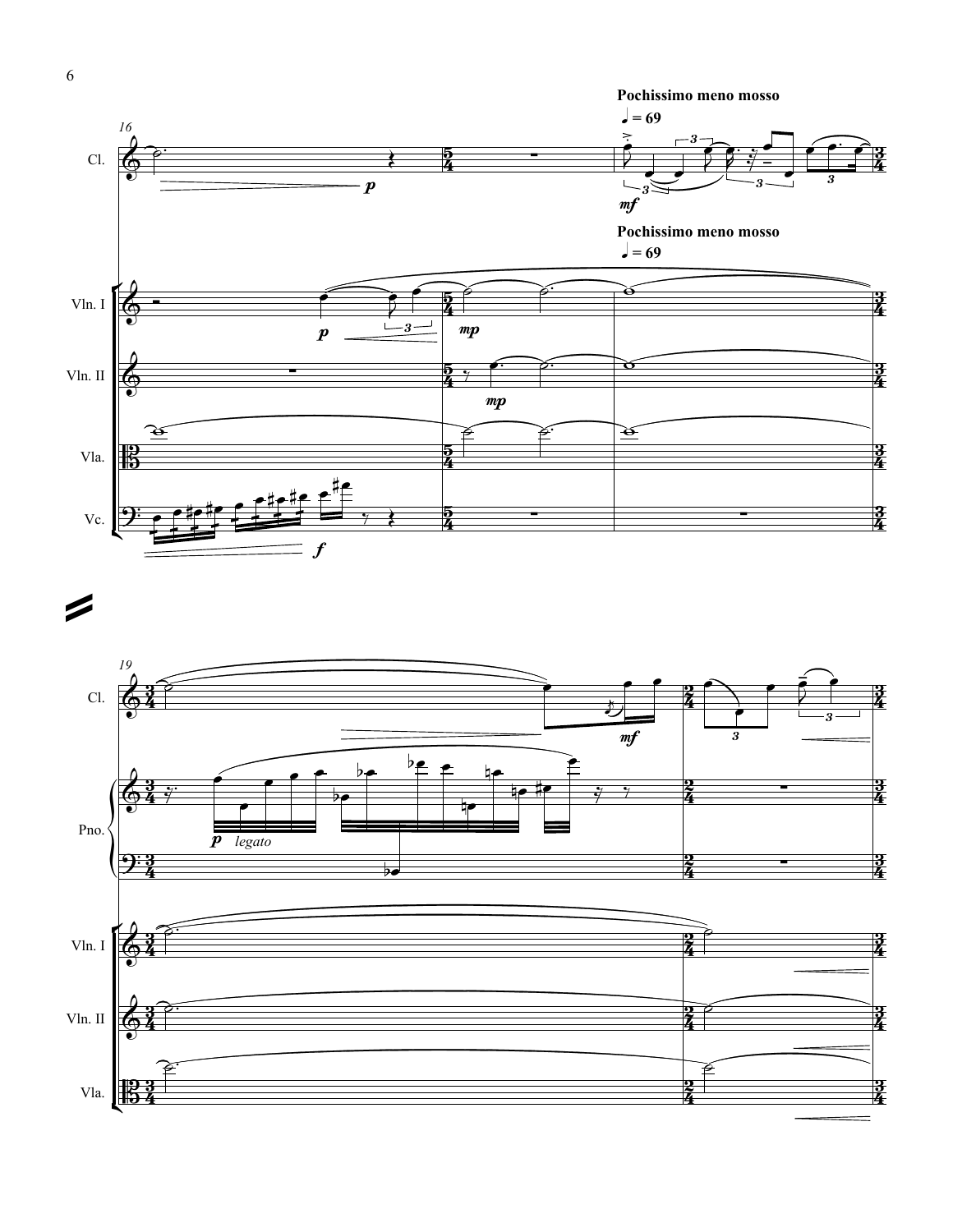

=



7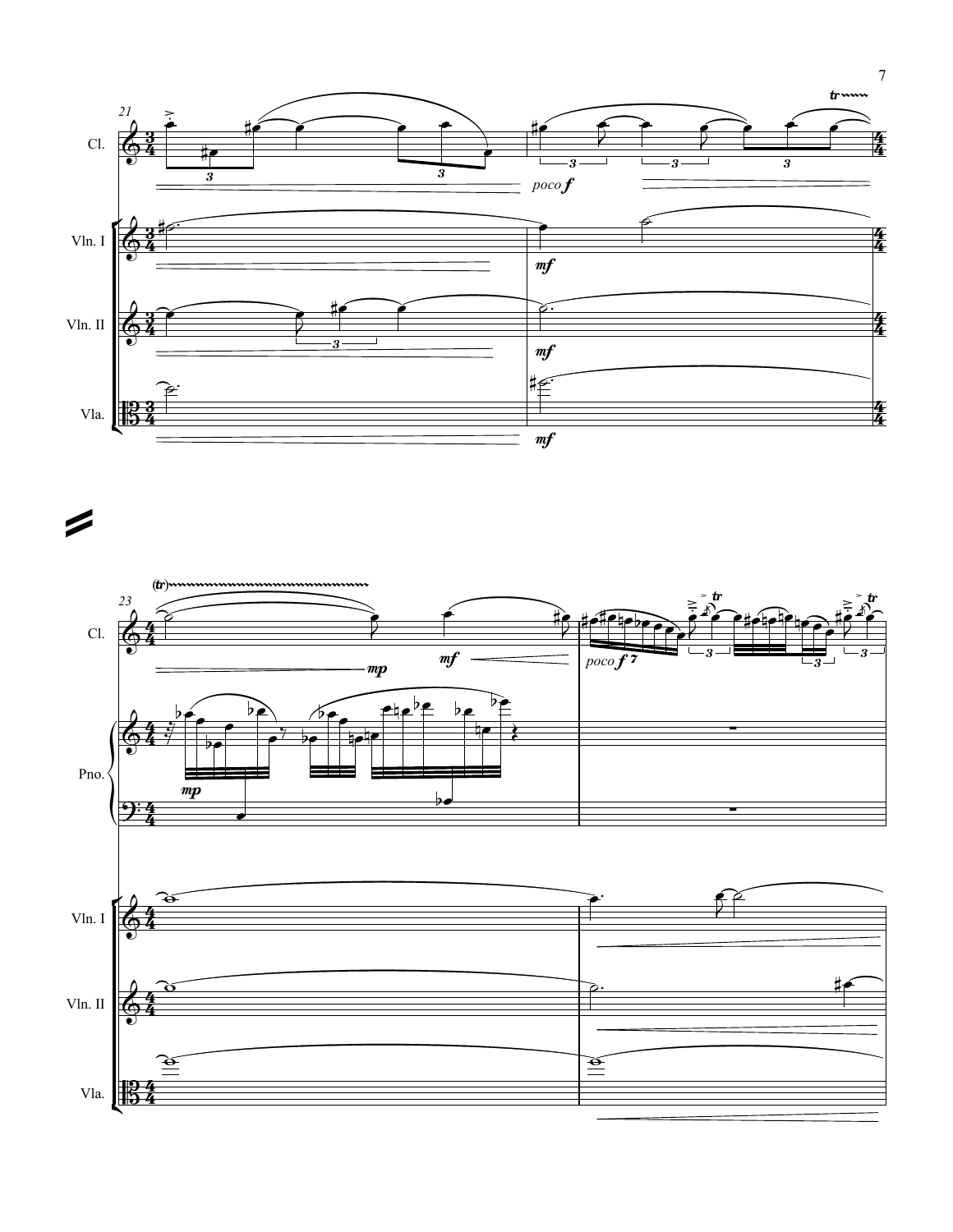Pochissimo più mosso

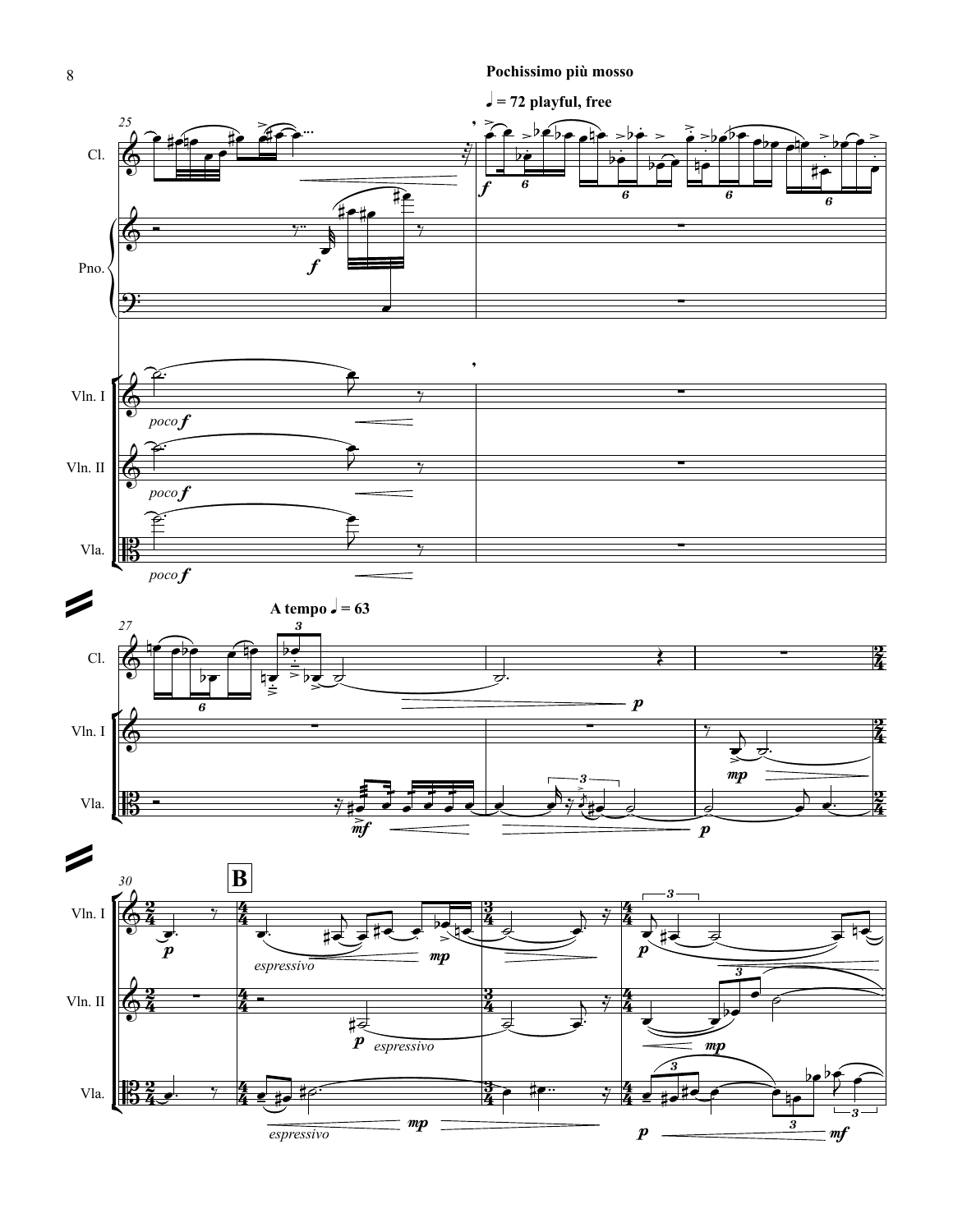

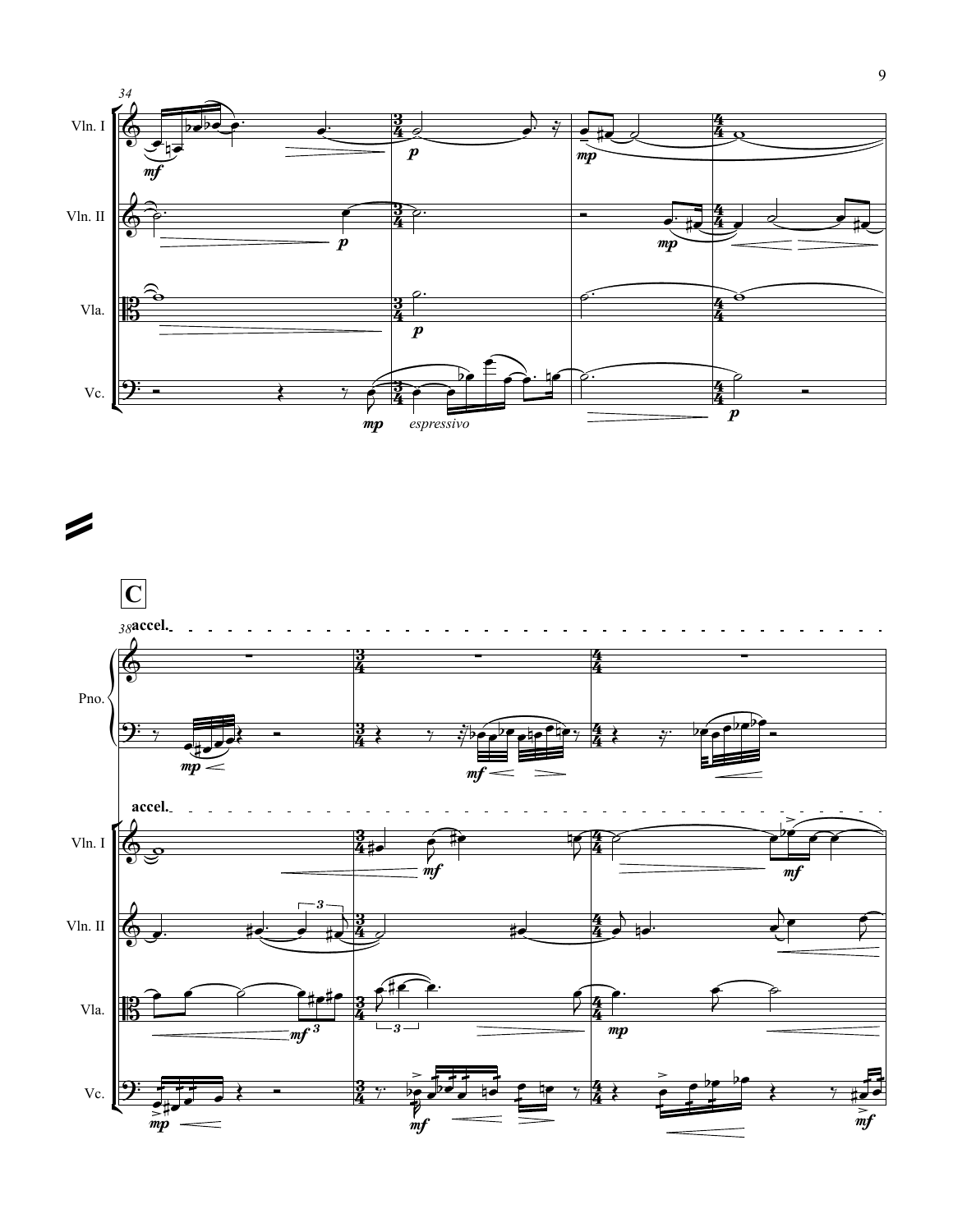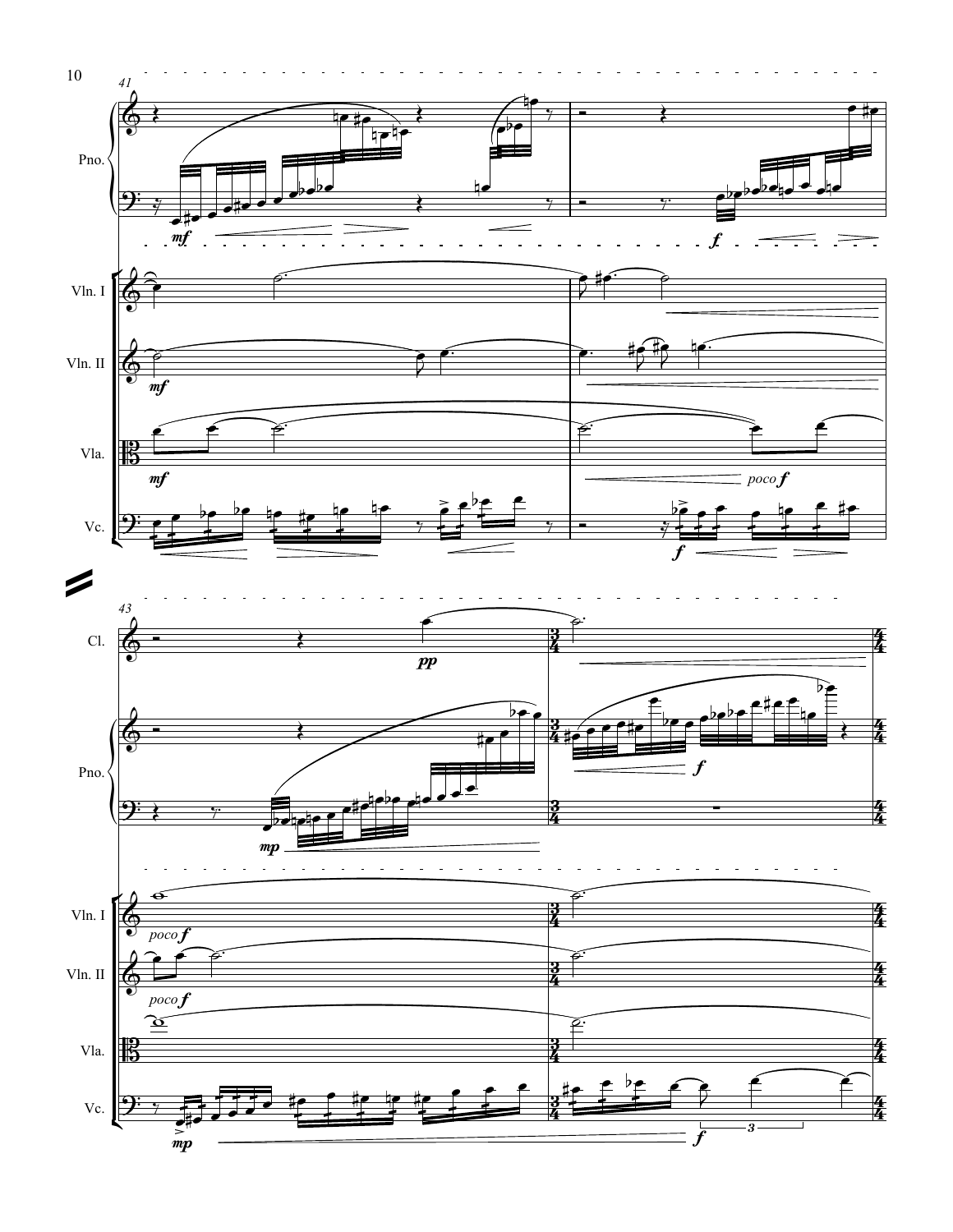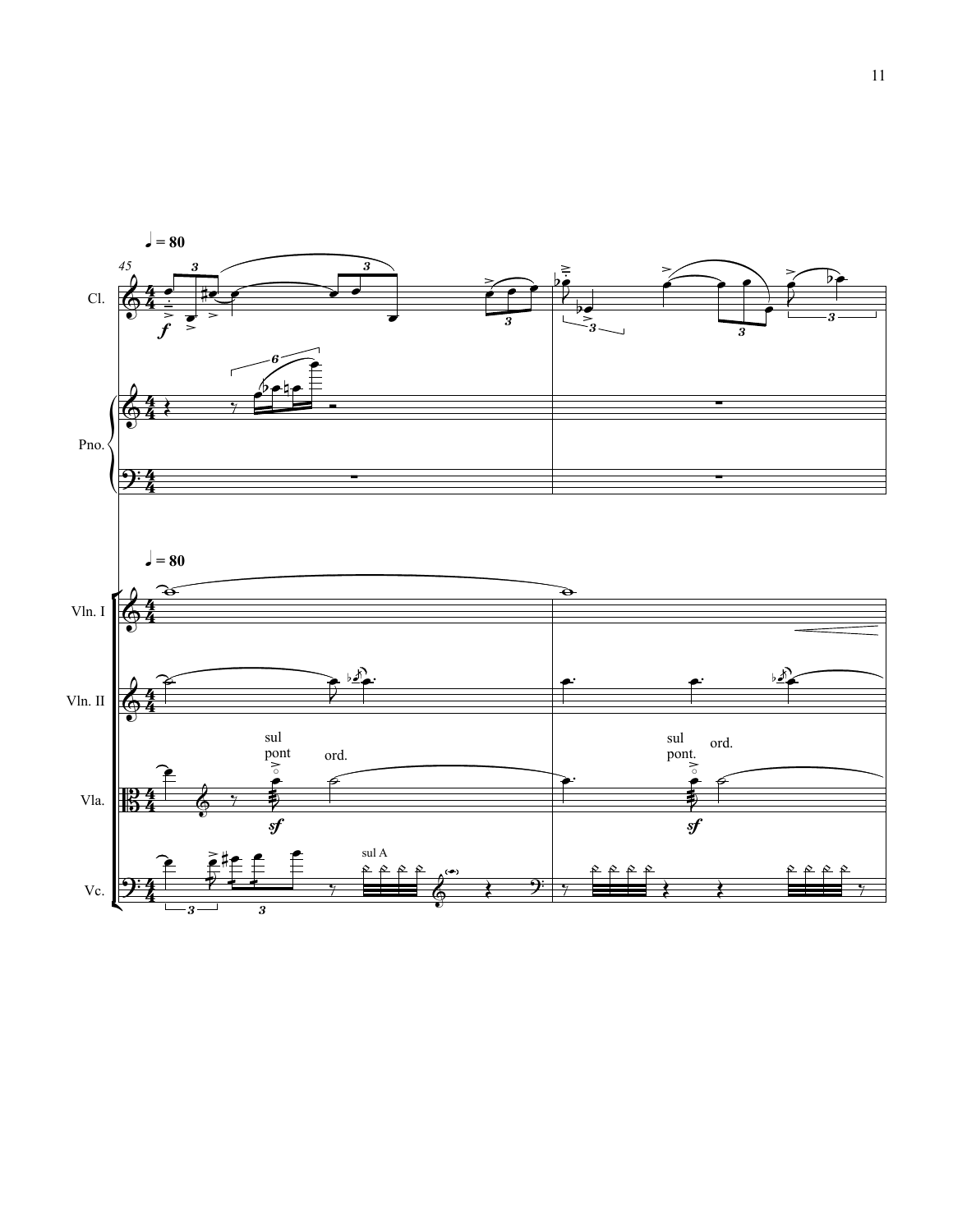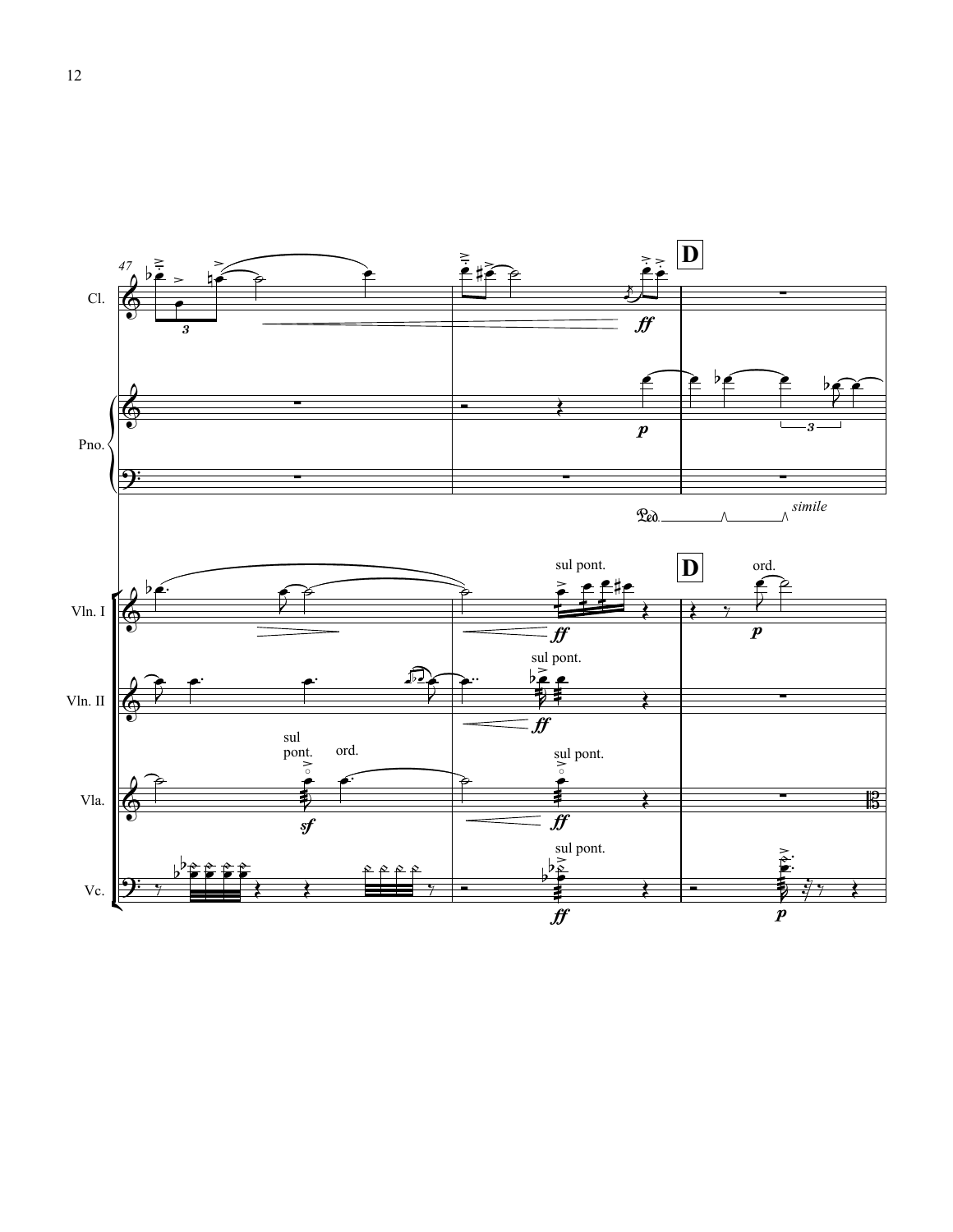

 $\blacktriangleright$ 

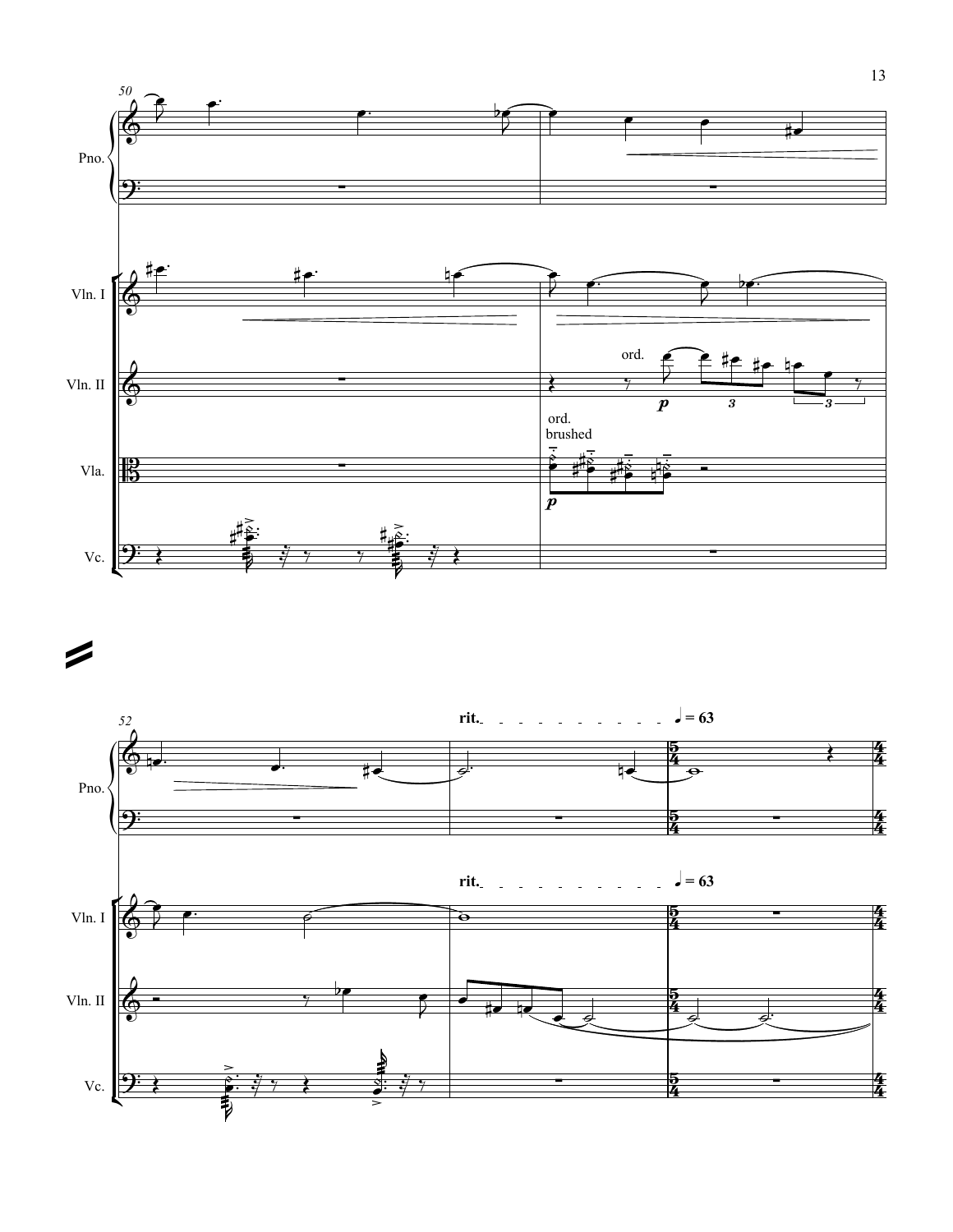

=